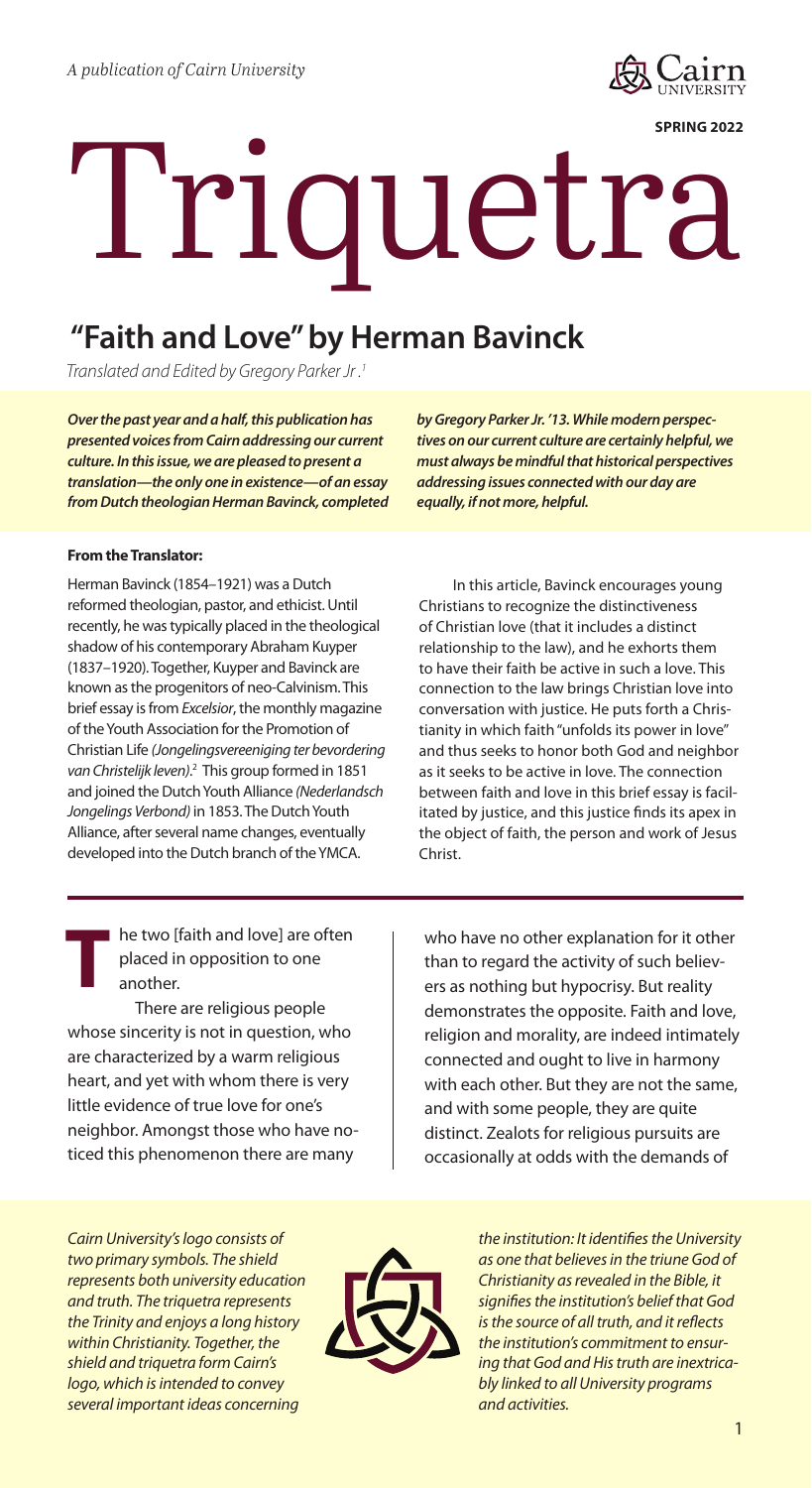morality, the faithful are sometimes very broad-minded when it comes to morality. [The religious] who are supposed to be pillars of the faith often show a great deal of lovelessness toward the poor and the downtrodden, toward enemies and opponents. The apostle James already knew these individuals and admonished them to demonstrate their faith by their works.<sup>3</sup>

On the other hand, there are plenty of individuals who have a sincere sense of their duty, are honest and faithful in their work, have a heartfelt compassion for the wretched, and yet have renounced all religion and consider religion to be a detriment rather than a benefit to the moral life. For they believe that faith—which always rests on some authority—robs man of his autonomy and freedom and makes him love and practice the good, not because of the good itself but because of the legislator who commanded it or the reward attached to its practice. Although this in principle may be a good thing, it is not yet the true good, the true morality. From the highest perspective, one loves the good only for itself and thinks of no reward and no punishment. The rich young ruler had some affinity for this kind of morality, for he claimed to have kept all the commandments of the second table from his youth onward; but when Jesus put him to the test, he went away from Him in sorrow. 4

Nonetheless, in all religions and among all peoples, religion and morality are, to a greater or lesser extent, intertwined. Religion always contains precepts that endeavor to regulate man's life, and the commandments of morality are reckoned as originating from the Godhead and, therefore, are upheld by God with the promise of reward or the penalty of punishment. In Christianity too, there is also an intimate link [between religion and morality], but it is much more profound [in Christianity] than anywhere else, because [in Christianity], religion and morality receive their truest and most pure character. [In Christianity], religion is faith and morality is love.

In the Christian religion, faith is not

understood as a so-called historical faith (that is, the acceptance of testimony concerning historical miracles and facts) such as we practice in the sphere of general or national history. But faith—true, genuine, Christian faith—is entrusting one's heart in the grace of God, which has been revealed in Christ Jesus. God revealed himself first in the law, and in it He made His commands known to us: "Do this and you will live." 5 However, righteousness on account of works is no longer available for us because the law has become powerless as a consequence of the sinfulness of our flesh. That is why God, in accordance with the riches of His grace, has revealed another righteousness in the gospel, a righteousness apart from the law, a righteousness acquired by Christ and contained in His person, a righteousness that becomes ours through faith.

Therefore, true faith has as its object a person who is the righteousness, wisdom, holiness, and redemption given to us by God, namely Christ—in particular, Christ as He is portrayed to us in the Holy Scriptures. Apart from them, we know nothing of this Christ and may deceive ourselves with a false Christ. True faith, then, does not stop at the testimony of Scripture but penetrates through them to Christ himself, joins Him, and enters into fellowship with Him. All who believe in Christ in this way become, through Christ, a child of the Heavenly Father and an heir of eternal life.<sup>6</sup> Faith in Christianity, then, is quite distinct from the faith of any other religion or sphere. It is a justifying, sanctifying, beatific faith.

Likewise, love in Christianity is completely different from love in non-Christian morality. This does not always seem to be true: It is often said that people differ greatly in their religion but are in agreement about their morals. There is some truth to this, because the moral law is written on the heart of every individual, but this judgment is, in the end, superficial. The deeper one penetrates, the more significant the moral differences become. The present moment provides significant evidence of this. All laws and concepts of morality have undergone a disturbing transformation. This is already particularly clear with regard to the first table of the law, for many no longer think that love of God is a requirement of the moral law. How can one speak of love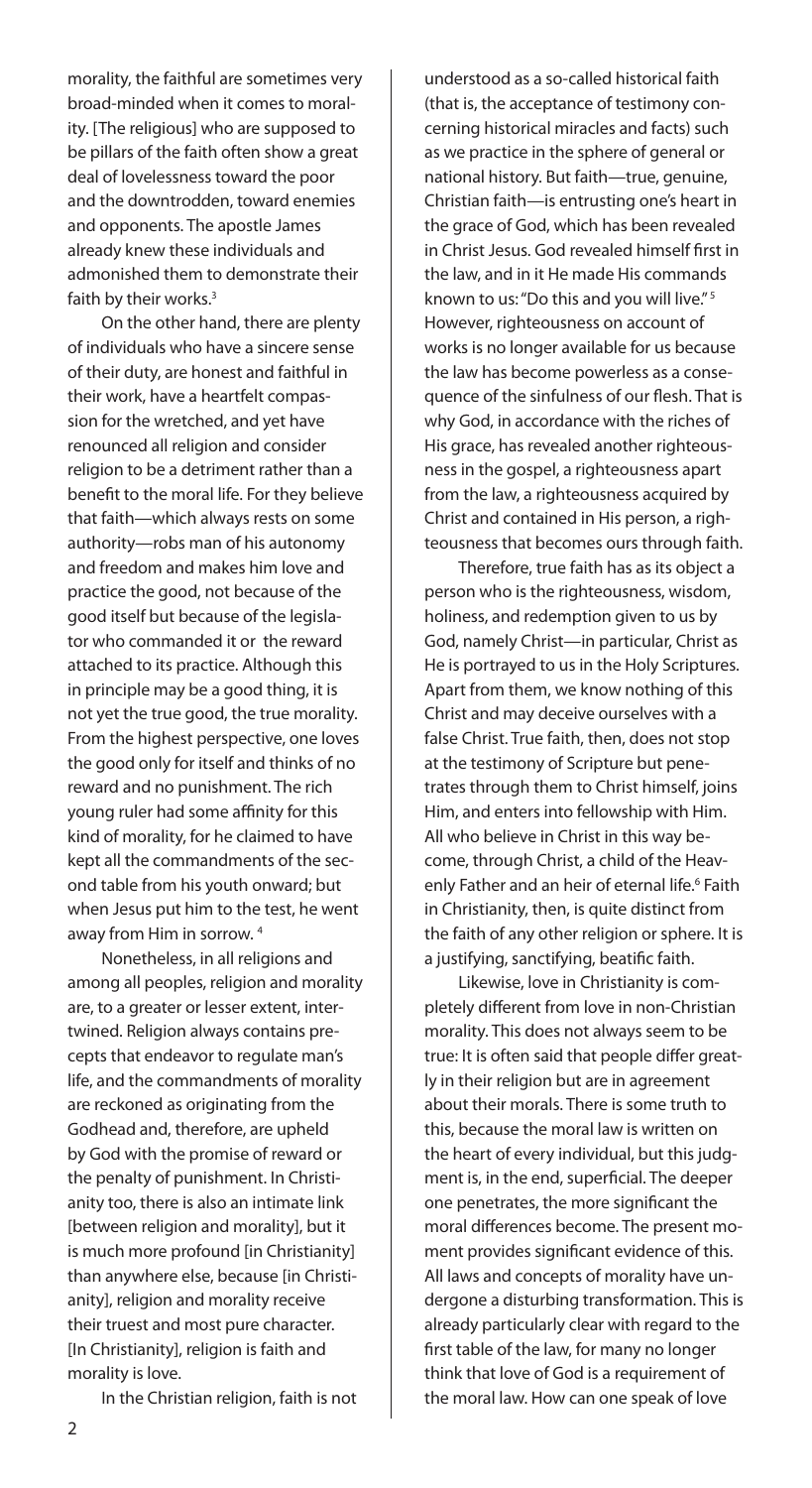for God when His existence, revelation, and knowability are readily denied?

Therefore, when most people speak of love, they immediately think only of love for one's neighbor. Even this love is understood and applied in a very peculiar way. The reason for this strange understanding and application typically lies in the fact that people contrast justice and love and equate love [only] with gentleness, sympathy, and a feeling of compassion. This concept of love is not derived from Christianity but from Buddhism. [In Buddhism], being and existence are in themselves a misfortune and consequently worthy of pity.

But such a [strange] conception of love entails a peculiar application; for if love is [only] compassion and excludes all justice, then not only the poor and the sick but especially the delinquent may lay claim to it, for [delinquents] are those who suffer most during their existence. Therefore, punishment is not appropriate for them; they do not really belong in a prison but in a hospital or, at least, an institution for rehabilitation. And apart from criminals, love should also be extended to animals, for they are [according to Buddhists] no different than us; they belong to our family, and love of family is a form of love of neighbor. Examples of such love of neighbor are increasingly prevalent especially among the wealthy among us: men and women who feed and clothe animals far better than humans, treat them medically when they are sick, and give them a solemn and honorable burial when they die.

It would not be difficult to demonstrate extensively how each commandment of the moral law, not only of the first but also of the second table, is understood and applied differently than in Christian ethics. What would become of the honoring of father and mother and of all those whom God has appointed over us? What authority would remain in the prohibition of manslaughter, adultery, theft? What authority would be left to the prohibition of false testimony and of coveting one's neighbor? Not only in the praxis of life but also in

the world of ideas, a different morality is gradually forming on all of these points. In many respects, [Friedrich] Nietzsche only expressed what was unconsciously stirring in many people's hearts.

But the love of Christianity is quite different from the love preached by Buddhism. It is different in that it does not set law and justice aside but embraces and fulfills them. Christianity is a religion—*the*  religion of salvation—but of salvation by the path of justice. Christ is a proof of God's love, above all in this, that he gave His very life as a ransom for many.

The gospel, which makes salvation known to us, is therefore something distinct and different from the law. What the law demands, the gospel gives; where the law condemns and kills—the gospel acquits and makes alive. But it gives that acquittal and that life first, so that they are rightly acquired by Christ and then secondly, for the purpose of fulfilling the law within those who walk not according to the flesh but according to the Spirit.<sup>7</sup> Grace does not destroy nature and the law but restores and fulfills them. It causes individuals, who come to faith in Christ, to confess with sincerity of heart: "I delight in the law of God, in my inner being" (Rom. 7:22)!

That is why faith and love are inseparable in Christianity. The new life begins and continues in faith. The life of faith lasts as long as we are here below; only above does it pass into a life of vision. This new life [of faith] unfolds its power in love. [Love] is the field in which it moves, the air that it breathes, and the path on which it walks.

But that love is not a weakness but a strength, not a flattery but an energy, not a feeling of sentimentality but a resolved will. It is not an evasion and destruction of justice but a fulfillment of the law. It sometimes manifests itself in seemingly unloving acts—like the surgeon who must suppress his feeling of empathy and use a knife to heal a wound through the power of love. It is a love that seeks to honor God, the salvation of one's neighbor, and therefore fulfills the law in all things. Such a love requires faith, and Christian faith is active in such a love.

H. Bavinck